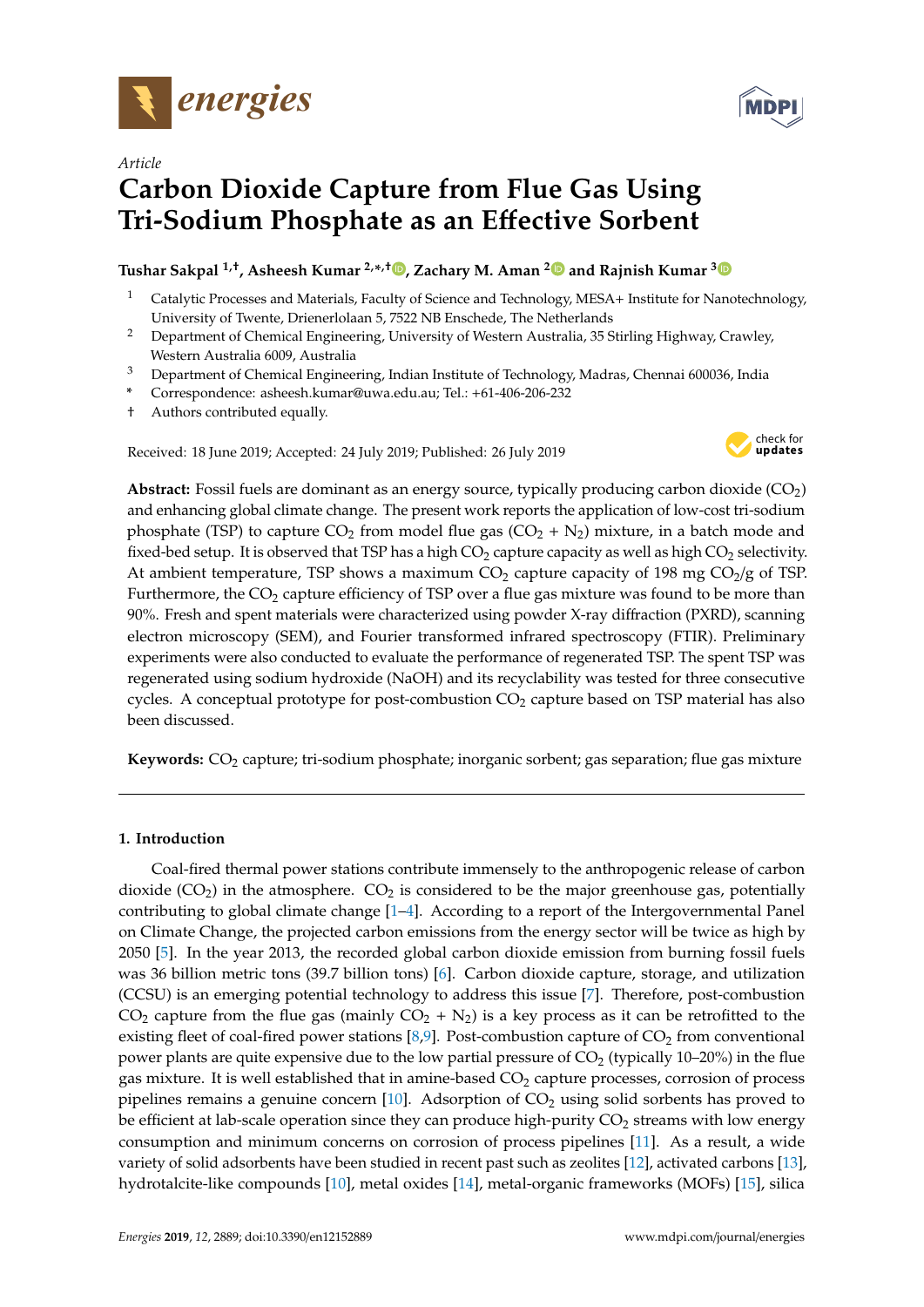gel [16], amine-based adsorbents [17,18], and amine-functionalized silica gel [19]. However, many of the solid adsorbents developed so far suffer from problems such as low scalability, poor moisture tolerance, and high material cost. Some of these adsorbents are also used to capture  $CO<sub>2</sub>$  directly from the air where the concentration of  $CO<sub>2</sub>$  is comparatively low [20,21].

Trisodium phosphate (TSP) is an inorganic material that has the potential to capture  $CO<sub>2</sub>$  from the flue gas in a cost-effective way. TSP is a highly alkaline (pH of a 1% aqueous solution is 12.5, measured on pH meter from Mettler Toledo) and non-volatile compound with negligible thermal degradation (melting point of anhydrous and dodecahydrate TSP is 1856 and 346.5 K, respectively). It is frequently used as a food additive, cleaning agent, and in boilers, because phosphate in TSP buffers the water to minimize pH fluctuation, and precipitates like calcium or magnesium salts gets deposited as a soft layer rather than a hard scale [22].

Previously, Balsora and Mondal [23] have reported the solubility of  $CO<sub>2</sub>$  in aqueous TSP and blends of diethanolamine (DEA) with TSP. Authors studied the absorption of  $CO<sub>2</sub>$  at different TSP concentrations (1.0–2.0 kmol/m<sup>3</sup>), temperatures (303.14–333.14 K), and inlet  $CO_2$  partial pressures (10.13–20.26 kPa). It was reported [23] that  $CO<sub>2</sub>$  solubility increases with increasing TSP concentration as well as temperature. It was also reported that the  $CO<sub>2</sub>$  solubility increases with the increasing mole fraction of TSP at a fixed temperature and partial pressure of  $CO<sub>2</sub>$ . Maximum  $CO<sub>2</sub>$  solubility in DEA and TSP blends was found to be lower than that of TSP alone [24].

For the first time, to the best of our knowledge, we are using TSP as a solid sorbent for the removal of  $CO<sub>2</sub>$  from flue gas mixture. The objective of the present work is to study the kinetics of  $CO<sub>2</sub>$  capture and separation efficiency of carbon dioxide from flue gas mixture using solid TSP as a sorbent. A model flue gas mixture with 16.1 mol%  $CO_2$  and 83.9 mol%  $N_2$  is used during experiments [25]. A gas mixture of 85 mol% CO<sub>2</sub> and 15 mol% N<sub>2</sub> is also used to elucidate the effect of CO<sub>2</sub> composition. Fresh and spent materials were characterized using SEM, PXRD, and FTIR spectroscopy to gain mechanistic insights. Finally, regeneration and reusability of spent TSP are also studied.

#### **2. Materials and Methods**

#### *2.1. Materials*

Pure carbon dioxide gas, flue gas mixtures (16.1 mol%  $CO<sub>2</sub>/83.9$  mol%  $N<sub>2</sub>$ ), and a gas mixture of 85 mol%  $CO<sub>2</sub>/15$  mol% N<sub>2</sub> with a certified purity of more than 99.9% were supplied by Deluxe Industrial Gases, Pune, India. Dodecahydrate tri-sodium phosphate,  $Na_3PO_4.12H_2O$ , with  $\geq 98\%$ purity (AR grade) was purchased from Rankem Ltd, Pune, India. Sodium hydroxide with >98% purity was purchased from Qualigens Fine Chemicals, Mumbai, India. All the materials were used without any further purification.

#### *2.2. Characterization of Materials*

FTIR spectra were recorded using GX Perking Elmer spectrometer with 4  $cm^{-1}$  resolutions, while the number of scans was 10. Prior to measurement, the sample was diluted with KBr and pressed into thin wafers. The SEM images (morphological studies) were obtained on an FEI Quanta 200 3D dual beam ESEM, operating at 20 kV. Powder X-ray diffraction spectra for fresh and spent TSP were recorded on Philips powder XRD between the 2θ of 5◦–60◦ at room temperature.

#### *2.3. Apparatus and Procedure*

Two high-pressure stainless-steel (SS-316) reactors with different volumes were used in this study. The experiments with 4 g TSP were done in a 25 cc reactor (Figure 1), while a 250 cc reactor was used for 40 and 100 g TSP samples. The ports with Swagelok connection, on top of the cover plate of the reactor, were used for a thermocouple, gas inlet, gas outlet, and pressure transducer. The pressure of the reactor during experiments was recorded using a pressure transducer (Wika, Klingenberg, Germany), with a range of 0–16 MPa and accuracy of 0.075% of the span. Analog signals from pressure transducer and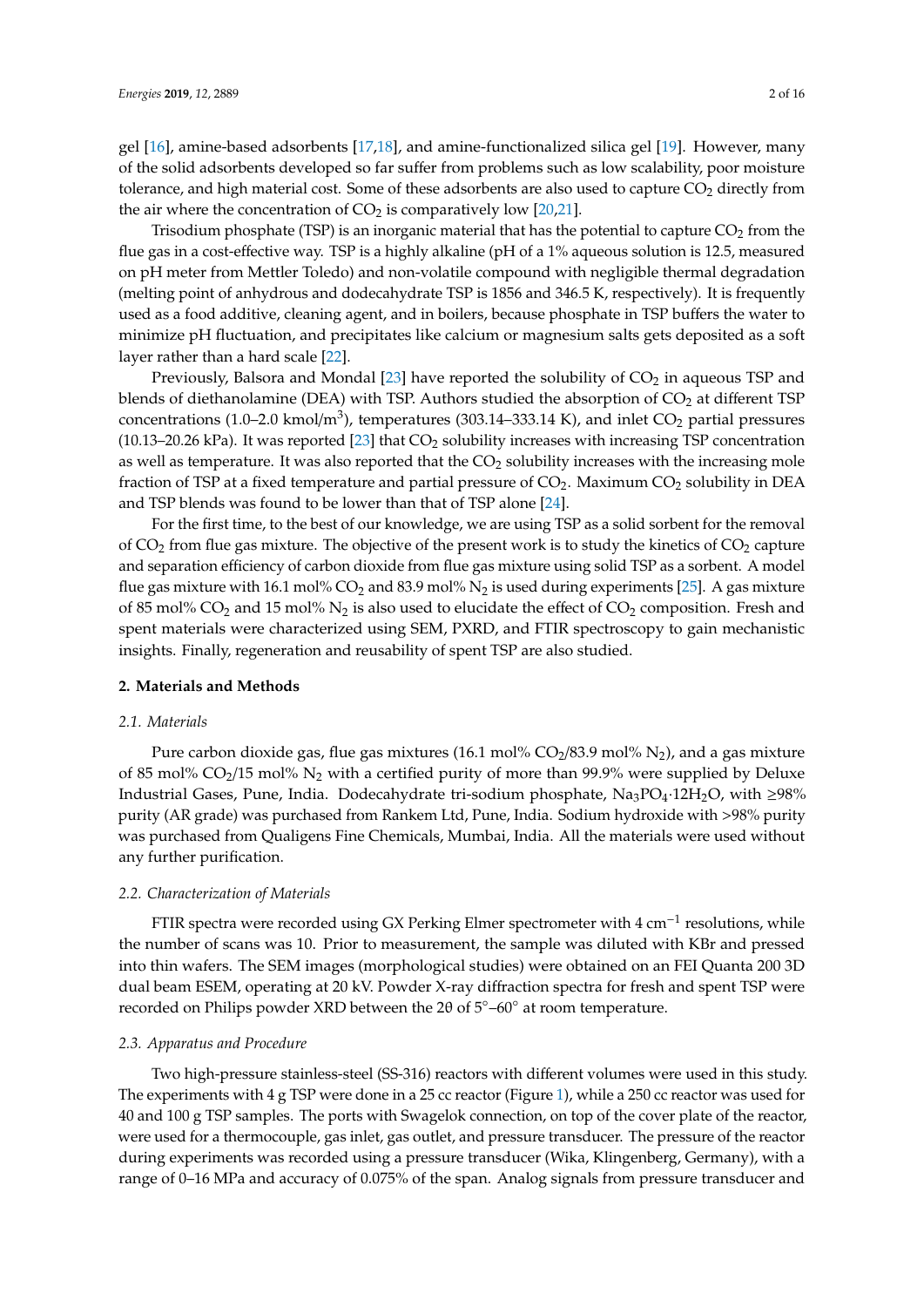thermocouple were processed with the help of a data acquisition system and a dedicated computer, connected to the experimental setup. The required experimental temperature was acquired by an external temperature-controlled unit (ER, Julabo GmbH, Germany) The setup was equipped with a gas chromatograph GC-2014AT (Shimadzu corporation, Kyoto, Japan) to measure the composition of the gas phase in the reactor.



**Figure 1.** Schematic diagram of the experimental setup.

The reactor along with the fittings was evacuated at 0.001 MPa for 10 minutes using an external vacuum pump (KNF lab, Trenton, NJ, USA). The evacuated reactor was pressurized by supplying  $CO<sub>2</sub>$ and N<sup>2</sup> mixture to the experimental pressure at experimental temperature. Time zero of the reaction was the time at which the sorbent was exposed to the flue gas mixture and the drop in pressure inside the reactor was recorded every 5 s using a data acquisition system (DAQ). The drop in pressure and temperature with respect to time was used to get the kinetics of the reaction. The total number of moles of gas consumed was calculated by using Equation (1). The gas composition at the end of the experiment was analyzed by injecting a small quantity of gas, taken from the reactor, into gas chromatography. The GC is equipped with a thermal conductivity detector and Shin Carbon ST column. Experimental procedure for 40 g and 100 g TSP was similar to the one followed for 4 g measurements.

#### *2.4. Regeneration Process*

Some of the preliminary experiments were conducted to regenerate the spent TSP. More precisely, the spent TSP was regenerated using sodium hydroxide (NaOH), in which sodium hydroxide (NaOH) pellets were inserted inside the reactor (containing CO2-loaded TSP in slurry form) and mixed at room temperature and atmospheric pressure condition for ~15 min. Reaction mechanism of spent TSP with NaOH has been discussed in Section 3.2. (Refer to results and discussion section).

#### *2.5. The Calculation for the Amount of Gas Consumed*

The reaction between TSP and  $CO<sub>2</sub>$  starts as soon as they are brought in contact with each other, and this results in a continuous drop of the reactor pressure. At a given time, the total number of moles of the gas consumed can be calculated by the following equation [25].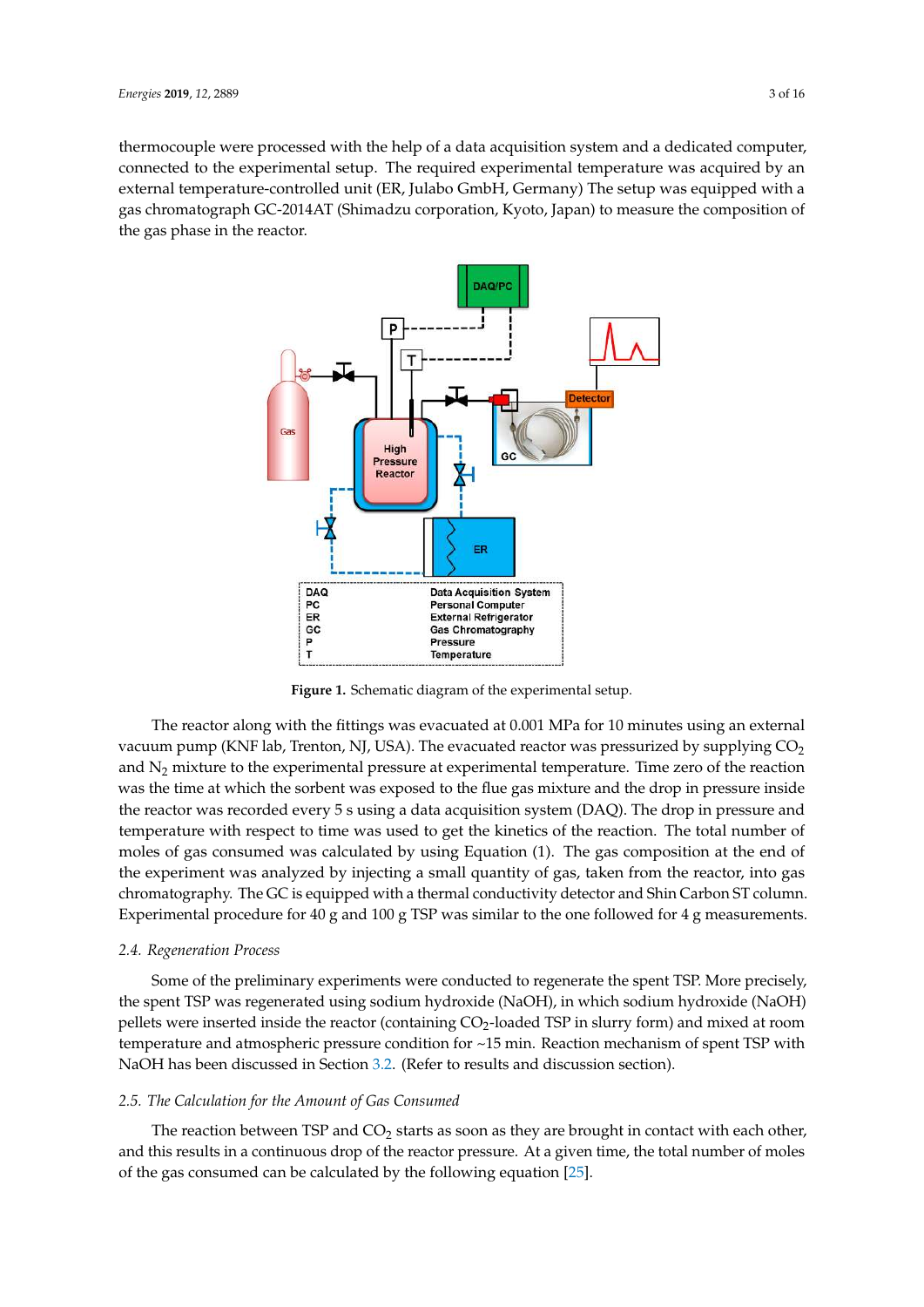$$
\left(\Delta n_{con,\downarrow}\right)_t = V_R \left[\frac{P}{zRT}\right]_0 - V_R \left[\frac{P}{zRT}\right]_t\tag{1}
$$

where *P* is pressure (kPa), *R* is the gas constant (J·K−<sup>1</sup> ·mol−<sup>1</sup> ), *T* is temperature (K), *V* is the volume of the reactor (cm<sup>3</sup>), and *n* is the number of moles of gas present in the system. *z* is the compressibility factor calculated by the following equation [26].

$$
Z = 1 + \beta^0 \frac{P_r}{T_r} + \omega \beta^1 \frac{P_r}{T_r}
$$
 (2)

where  $\beta^0 = 0.083 - \frac{0.422}{T^{1.6}}$  $\frac{0.422}{T_r^{1.6}}$ , β<sup>1</sup> = 0.139 −  $\frac{0.172}{T_r^{4.2}}$  $T_r^{\frac{4.2}{}}$ ,  $T_r = \frac{T_{\text{exp}}}{T_{\text{critic}}}$  $\frac{T_{\text{exp}}}{T_{\text{critical}}}$ ,  $P_r = \frac{P_{\text{exp}}}{P_{\text{critic}}}$  $\frac{P_{\text{exp}}}{P_{\text{critical}}}$ , and  $\omega =$  Acentric factor.

#### *2.6. Calculation of Rate of Gas Consumption*

The rate of gas consumption is calculated using the forward difference method given below [25].

$$
\left(\frac{d\Delta n_{con,\downarrow}}{dt}\right)_t = \frac{\Delta n_{con,\downarrow(t+\Delta t)} - \Delta n_{con,\downarrow(t)}}{\Delta t}, \Delta t = 5 \text{ sec}
$$
\n(3)

The average of these rates over 10 min was computed and reported as the average rate of  $CO<sub>2</sub>$ capture. Here,  $\Delta n_{con,\perp}$  is the number of moles of gas consumed at the end of the experiment.

#### *2.7. The Calculation for CO<sup>2</sup> Capture E*ffi*ciency (*η*)*

 $CO<sub>2</sub>$  capture efficiency of the material over a gas mixture (flue gas mixture) was calculated by using Equation (4), which was adopted from our previous work [25] and modified.

$$
\eta = \frac{\chi_{CO_2}^{feed} - \chi_{CO_2}^{end}}{\chi_{CO_2}^{feed}} \times 100
$$
\n(4)

where *χ<sup>feed</sup>*  $\chi^{real}_{CO_2}$  is the mole fraction of CO<sub>2</sub> in the feed gas mixture and  $\chi^{end}_{CO_2}$  the mole fraction of CO<sub>2</sub> at the end of the experiment determined by gas chromatography.

#### **3. Results and Discussion**

#### *3.1. Material Characterization Analysis*

TSP, before and after the gas uptake measurements, were analyzed using FTIR spectroscopy for identification of the functional groups. Figure 2a shows the FTIR spectra of pure TSP and regenerated TSP while Figure  $2b$  shows the  $CO_2$ -loaded pure TSP and  $CO_2$ -loaded regenerated TSP. Several distinct peaks can be seen for fresh TSP at 3200, 1660, 1450, 1000, and 694 cm $^{-1}$ . The strong downward peak at 1000 cm<sup>-1</sup> corresponds to the O–P–O asymmetric stretching present in PO<sub>3</sub> group of TSP [27]. Regenerated-TSP also shows a similar spectrum as fresh TSP, with one additional peak at 866 cm<sup>-1</sup>, which is a characteristic band for C–O stretching in the carbonate ions  $(CO_3^2)$ . This implies the formation of sodium carbonate as a side product during regeneration by NaOH [27]. Figure 2b shows the characteristic peaks resulting from the reaction of  $CO_2$  with TSP. Peaks at 970, 1066, and 1470 cm<sup>-1</sup> show the presence of disodium hydrogen phosphate and peaks at 696, 837, 1300, 1401, 1625, 1910, and 2500 cm<sup>-1</sup> represents sodium bicarbonate, the two major products formed by the reaction of  $CO_2$ with TSP [27,28]. A broad peak at 3500–3200 cm<sup>-1</sup>, which can be attributed to –OH stretch, confirms the presence of water.

Further, to confirm the products formed by the reaction of TSP and  $CO<sub>2</sub>$ , samples were analyzed using powder X-ray diffraction. Figure 3a shows the XRD patterns of pure TSP and regenerated TSP. Peaks at 9, 15, 21, 24, 29, 31, 33, and 46 were obtained in both TSP and regenerated-TSP (JCPDS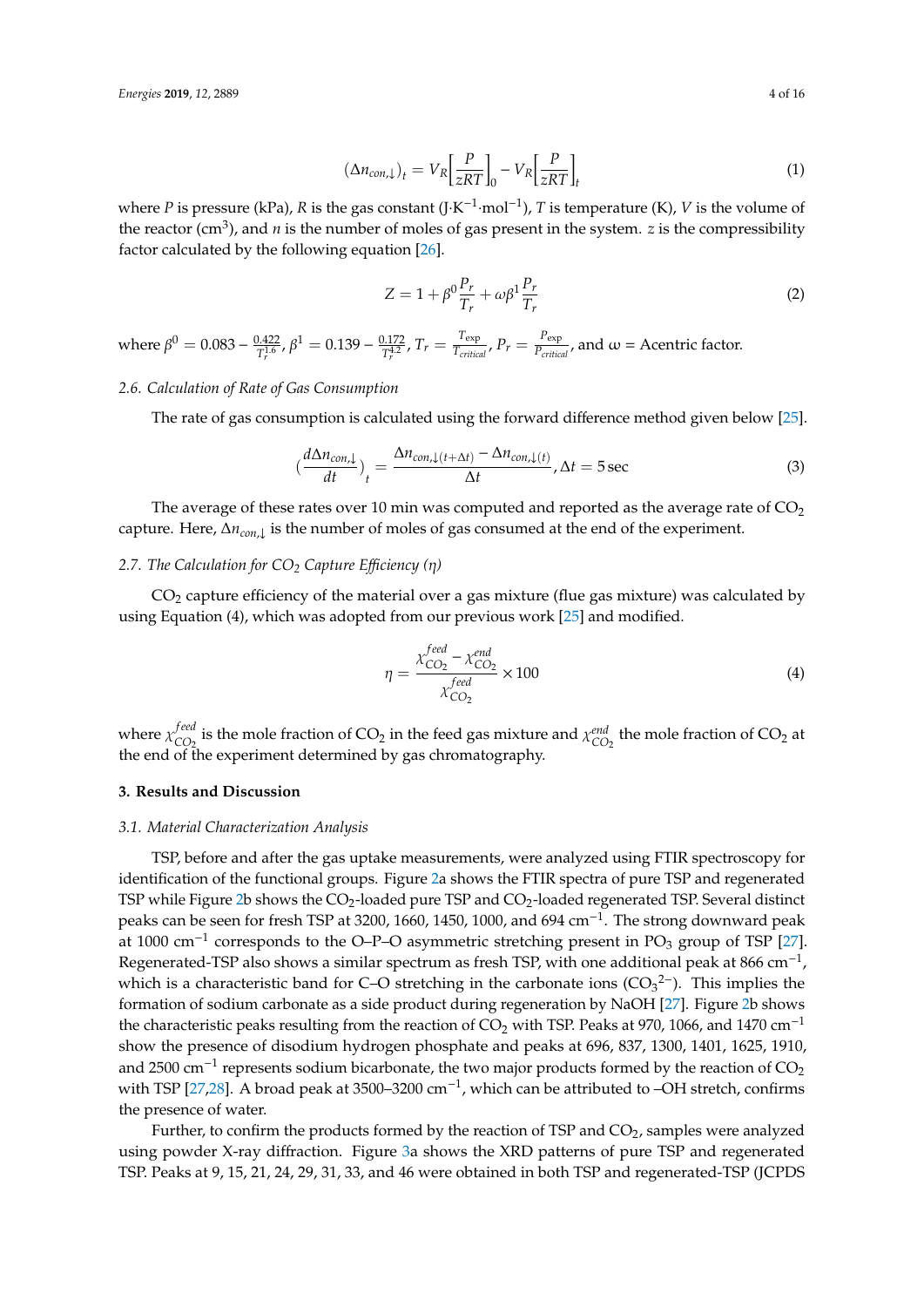PDF No: 01-0957). The qualitative comparison of intensities shows that the regenerated TSP is less intense compared to fresh TSP, implying the partial regeneration of TSP and the possible formation of sodium carbonate in the presence of NaOH. Moreover, the XRD patterns for CO<sub>2</sub>-loaded TSP and CO<sub>2</sub>-loaded regenerated TSP (Figure 3b) confirms the presence of NaHCO<sub>3</sub> (JCPDS PDF No: 01-0909) and Na<sub>2</sub>HPO<sub>4</sub> (JCPDS PDF No: 01-0997).



**Figure 2.** (**a**) FTIR spectra of pure TSP and regenerated trisodium phosphate (TSP); (**b**) FTIR spectra of  $\rm CO_2$ -loaded pure TSP and  $\rm CO_2$ -loaded regenerated TSP.



**Figure 3.** XRD spectrum of (**a**) pure TSP and regenerated TSP; (**b**) CO<sub>2</sub>-loaded pure TSP and CO<sub>2</sub>-loaded regenerated TSP.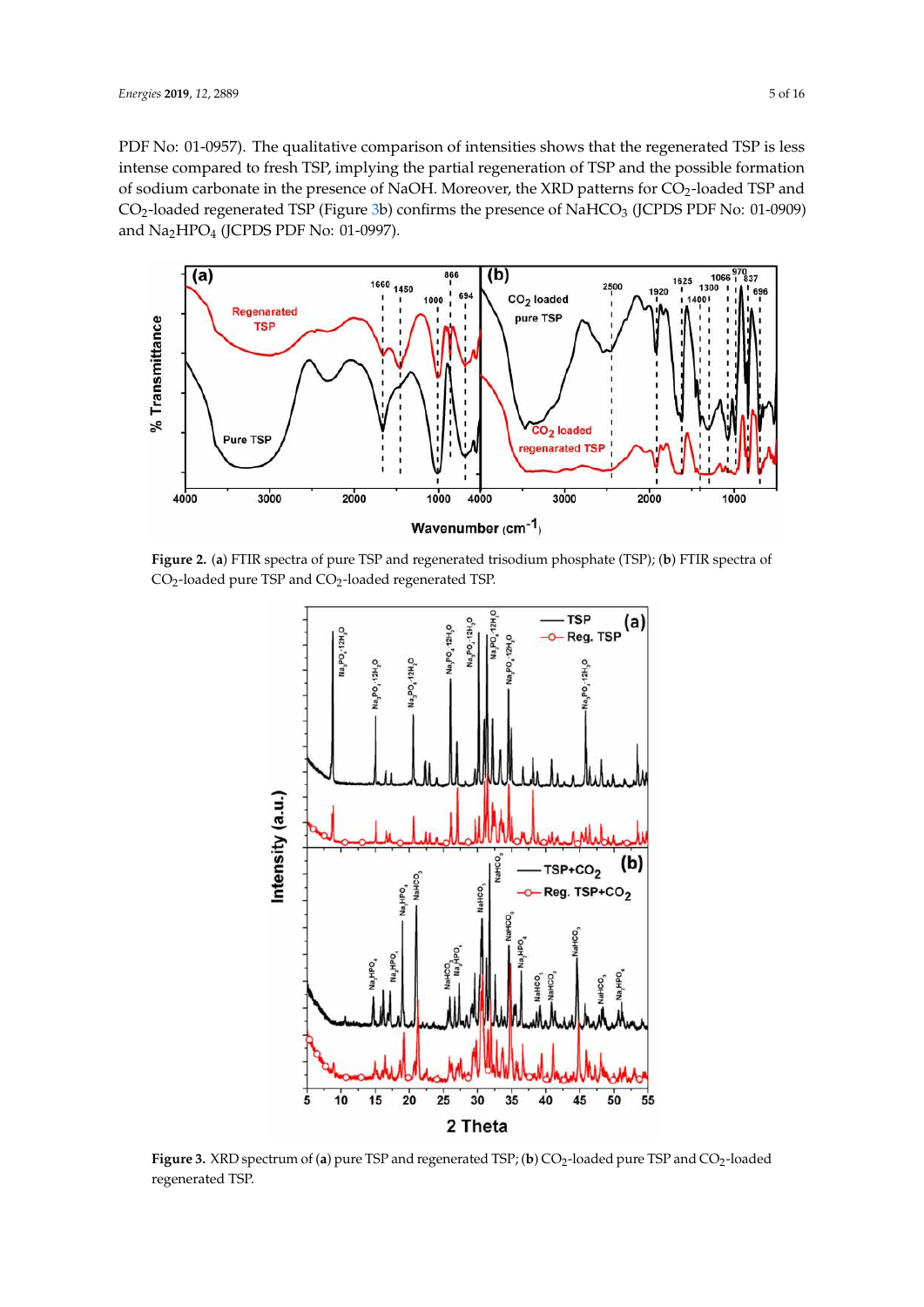### *3.2. Sorption Reaction Mechanism*

Material characterization supports the formation of sodium bicarbonate and disodium hydrogen phosphate during  $CO<sub>2</sub>$  capture cycle (Equation (5)) and partial regeneration of TSP by the treatment of NaOH (Equation (6)) (discussed in Section 3.3). During regeneration of TSP, NaOH also reacts with the sodium bicarbonate which has formed earlier in the reactor (Equation (5)) resulting in the formation of sodium carbonate (Equation (7)) (confirmed by IR). Residual sodium carbonate thus reacts with  $CO<sub>2</sub>$ in the next  $CO<sub>2</sub>$  capture cycle to give sodium bicarbonate (Equation (8)).

$$
CO2(g) + Na3PO4·12H2O(s) \rightarrow Na2HPO4·7H2O(s) + 4H2O
$$
 (5)

$$
Na2HPO4+NaOH \rightarrow Na3PO4+H2O
$$
 (6)

$$
NaHCO3+NaOH \rightarrow Na2CO3+H2O
$$
 (7)

$$
Na2CO3+H2O + CO2(g) \rightarrow NaHCO3
$$
\n(8)

The sorption mechanism of acidic carbon dioxide gas in basic tri-sodium phosphate is quite complicated, which start at a solid-gas interface. However, as reaction proceeds, liquid phase (water) appears, which negatively affects the reaction kinetics (Equation (5)). Thus, it is important to understand the CO<sup>2</sup> capture kinetics using TSP as a sorbent. Keeping it in mind, the effect of various experimental parameters on the kinetics were studied and is discussed below.

#### *3.3. Gas Uptake Kinetics*

## 3.3.1. Effect of Temperature on the Gas Uptake Kinetics

The performance of TSP for maximum  $CO<sub>2</sub>$  uptake was studied at the temperature ranges from 15 to 50  $\degree$ C and pressure 3.5 MPa of pure CO<sub>2</sub>. The gas uptake profile along with the rate of gas consumption calculated using forward difference method is represented in Figure 4.  $CO<sub>2</sub>$  consumption during a gas uptake measurement was calculated by using Equation (1). Table 1 summarizes the  $CO<sub>2</sub>$ uptake data, operating temperature and pressure,  $CO<sub>2</sub>$  composition, and amount of solid adsorbent used in each case. All the experiments were repeated three times (except for some measurements, which were repeated twice) and data are shown with its standard deviation. Among all, 4 g TSP shows the best result of 198 mg/g (standard deviation: 4.72) at 30 °C with 3.5 MPa pressure and 100%  $CO<sub>2</sub>$ concentration. Using these optimized conditions, the process was studied with a larger sample size of 40 g and 100 g of TSP.

As shown in Figure 4a, the effect of temperature on the gas uptake kinetics of TSP was studied at 15, 30, and 50 °C. It was found that 30 °C is an optimum temperature at which maximum  $CO_2$ was consumed. Figure 4b shows the rate of gas uptake (mg  $CO<sub>2</sub>/g$  adsorbent/min) calculated by the forward difference method for the above three experiments. The magnitude of gas uptake was found to be approximately three times higher at 30 ◦C compared to 15 ◦C, the initial rate of gas uptake was approximately two times higher at 30 °C compared to 15 and 50 °C. At low temperature (15 °C), there is insufficient energy to drive the reaction forward, which results in low  $CO<sub>2</sub>$  capture capacity. On the other hand, at a higher temperature (50 °C), the TSP shows poor stability due to the fact that it has a low melting point of 73.5 ◦C. However, at 30 ◦C, the activation energy is sufficient enough to achieve maximum  $CO<sub>2</sub>$  conversion without losing its structure.

The reaction of TSP with  $CO<sub>2</sub>$  is exothermic in nature, and in the fixed-bed setup, heat dissipation is limited, thus resulting in a localized temperature rise at the reaction site. Figure 4c represents the temperature profile along with the pressure drop data at 30 ◦C. From Figure 4c, it can be seen that a sudden rise in temperature occurs during the reaction of TSP with  $CO<sub>2</sub>$ . It proves the exothermic nature of the reaction. As the reactor was kept in a temperature-controlled water bath, the temperature is brought back to the experimental temperature (30 °C). We believe lower CO<sub>2</sub> capture at 50 °C is the result of this exothermic nature of the reaction [29–31]. TSP starts melting at 73.5 ◦C and an exothermic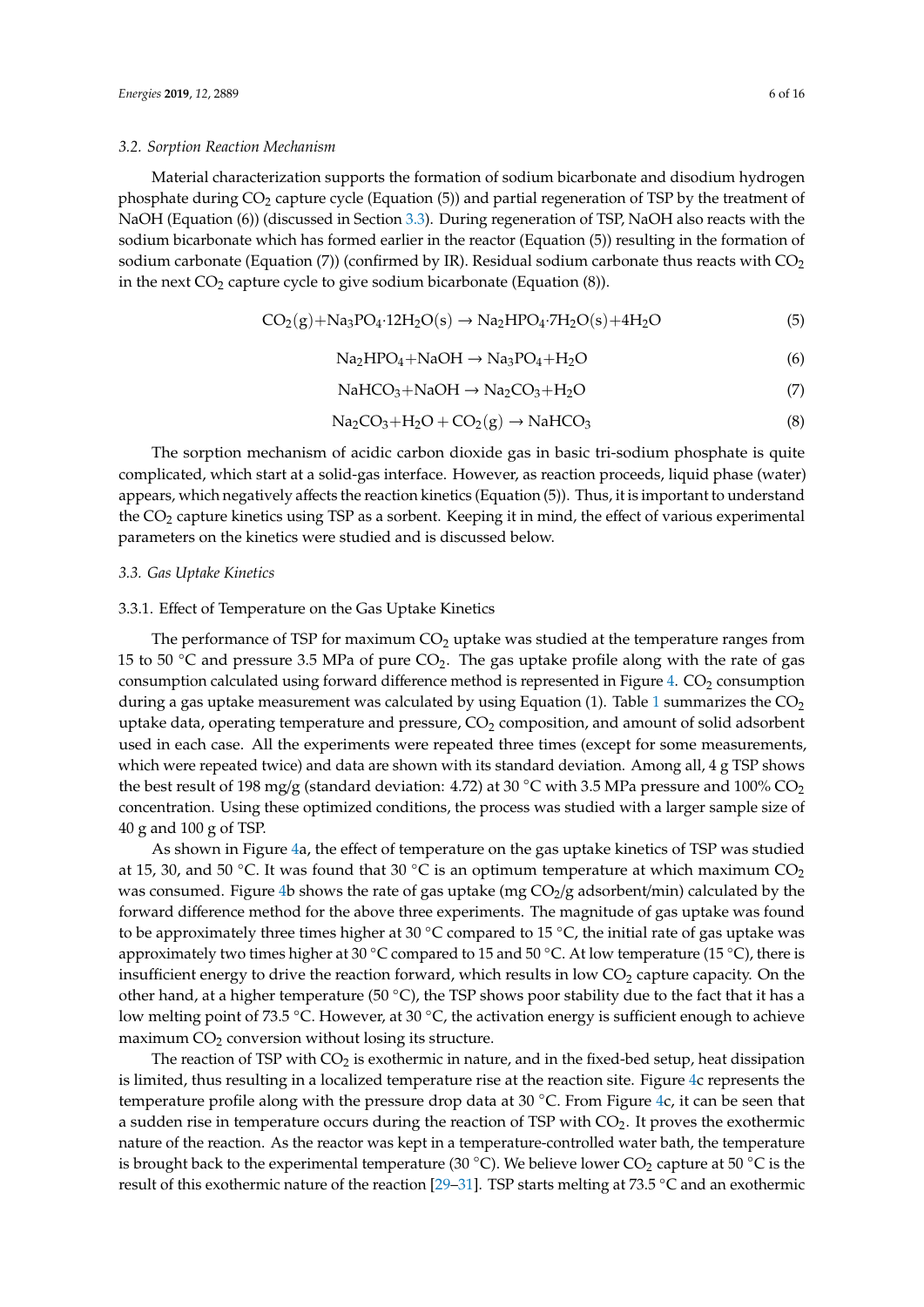reaction leads to the formation of liquid TSP. In a fixed-bed configuration, liquid TSP would create a mass transfer resistance for  $CO<sub>2</sub>$  to come in contact with fresh TSP molecule, thus reducing the reaction kinetics. In a similar chemical sorption process, Kamarudin [29] showed maximum  $CO<sub>2</sub>$  capture at an optimum temperature of 25  $\degree$ C for CO<sub>2</sub> capture in monoethanolamine (MEA)-loaded MCM-41.



**Figure 4. (a) Comparison of**  $CO_2$  **uptake capacity (mg of**  $CO_2/g$  **of sorbent) at 3.5 MPa pressure and** three different temperatures (15, 30, and 50 °C); (**b**) Rate of gas uptake (mg of CO<sub>2</sub>/g of sorbent/min) for the same system; (**c**) pressure and temperature data with respect to time at 30 ◦C (Curves provided to guide the eye).

3.3.2. Effect of Gas Pressure on the  $CO<sub>2</sub>$  Uptake Kinetics

The total  $CO_2$  uptake (Figure 5a) and rate of  $CO_2$  uptake (Figure 5b) at 2, 3.5, and 5 MPa  $CO_2$ pressure indicate that the initial rate of gas uptake was higher at higher pressure. The experiment conducted at 2 MPa pressure was re-pressurized to initial pressure once most of the  $CO<sub>2</sub>$  in the gas phase reacted with TSP. In this experiment, about 62% of TSP saturation was achieved during the first stage and the remaining TSP gets saturated in the second stage after re-pressurization. As shown in Figure 5b, the rate of CO<sub>2</sub> uptake is independent of the experimental pressure making it suitable for continuous operation.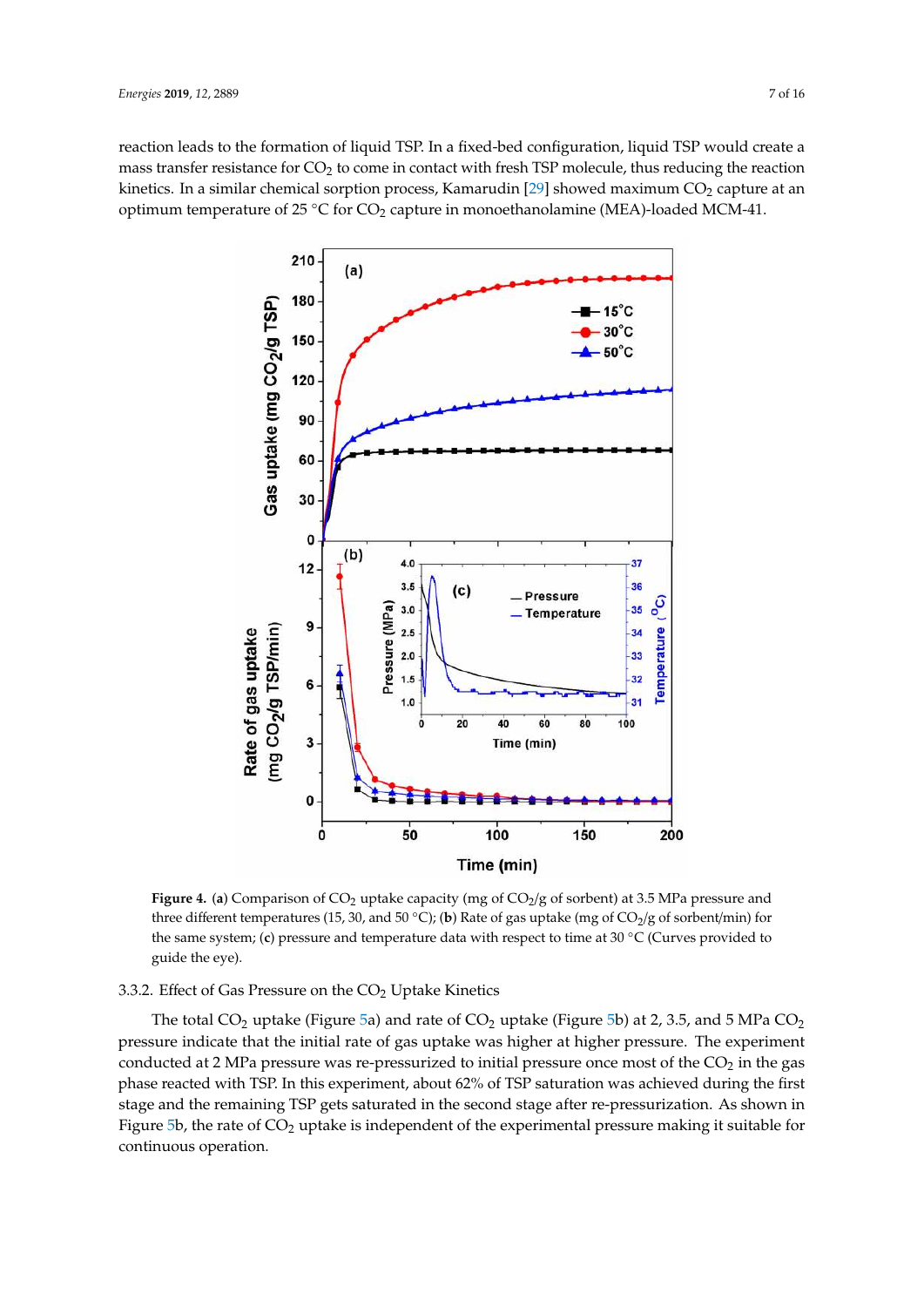| Exp.<br>No.    | Experimental<br>Pressure, Pexp<br>(MPa) | Composition<br>(%) |                  | Experimental<br>Temperature | Gas Uptake<br>(mg of $CO2/g$ | Std. |
|----------------|-----------------------------------------|--------------------|------------------|-----------------------------|------------------------------|------|
|                |                                         | CO <sub>2</sub>    | $N_2$            | $(T_{exp})$                 | of Sorbent)                  | Dev. |
| 1a             | 3.5                                     | 100                | $\boldsymbol{0}$ | 15                          | 68                           |      |
| 1 <sub>b</sub> | 3.5                                     | 100                | 0                | 15                          | 64                           | 2.64 |
| 1c             | 3.5                                     | 100                | 0                | 15                          | 63                           |      |
| 2a             | 3.5                                     | 100                | $\boldsymbol{0}$ | 30                          | 198                          |      |
| 2 <sub>b</sub> | 3.5                                     | 100                | $\boldsymbol{0}$ | 30                          | 189                          |      |
| 2c             | 3.5                                     | 100                | $\boldsymbol{0}$ | 30                          | 191                          |      |
| 3a             | 3.5                                     | 100                | $\overline{0}$   | 50                          | 120                          |      |
| 3 <sub>b</sub> | 3.5                                     | 100                | 0                | 50                          | 117                          | 2.08 |
| 3c             | 3.5                                     | 100                | 0                | 50                          | 116                          |      |
| 4a             | 2.0                                     | 100                | $\boldsymbol{0}$ | 30                          | 189                          |      |
| 4 <sub>b</sub> | 2.0                                     | 100                | $\mathbf{0}$     | 30                          | 192                          |      |
| 4c             | 2.0                                     | 100                | $\boldsymbol{0}$ | 30                          | 191                          |      |
| 5a             | 5.0                                     | 100                | $\boldsymbol{0}$ | 30                          | 196                          |      |
| 5 <sub>b</sub> | 5.0                                     | 100                | 0                | 30                          | 193                          | 4.04 |
| 5c             | 5.0                                     | 100                | $\mathbf{0}$     | 30                          | 188                          |      |
| 6a             | 3.5                                     | 85                 | 15               | 30                          | 181                          |      |
| 6b             | 3.5                                     | 85                 | 15               | 30                          | 177                          |      |
| 6с             | 3.5                                     | 85                 | 15               | 30                          | 179                          |      |
| 7a             | 3.5                                     | 16.1               | 83.9             | 30                          | 140                          |      |
| 7b             | 3.5                                     | 16.1               | 83.9             | 30                          | 140                          | 2.88 |
| 7c             | 3.5                                     | 16.1               | 83.9             | 30                          | 135                          |      |
| $*8a$          | 3.5                                     | 100                | $\boldsymbol{0}$ | 30                          | 169                          |      |
| $*8b$          | 3.5                                     | 100                | $\boldsymbol{0}$ | 30                          | 162                          |      |
| # 9a           | 3.5                                     | 100                | $\boldsymbol{0}$ | 30                          | 145                          |      |
| $^\#$ 9b       | 3.5                                     | 100                | 0                | 30                          | 139                          |      |

Table 1. Summary of the experimental conditions, gas composition, and CO<sub>2</sub> uptake data along with standard deviation for all the kinetic experiments carried out at small  $(4 g)$ , medium  $(40 g)$ , and large scale (100 g).

 $^{\ast}$  40 g of TSP was used.  $^{\sharp}$  100 g of TSP was used (In rest of the experiments 4 g TSP was used).



Figure 5. (a) Comparison of CO<sub>2</sub> uptake capacity (mg of CO<sub>2</sub>/g of sorbent) at different pressure (2.0, 3.0, and 5.0 MPa) and 30 °C temperature; (**b**) rate of gas uptake (mg of  $CO_2/g$  of sorbent/min) for the same system (Curves provided to guide the eye).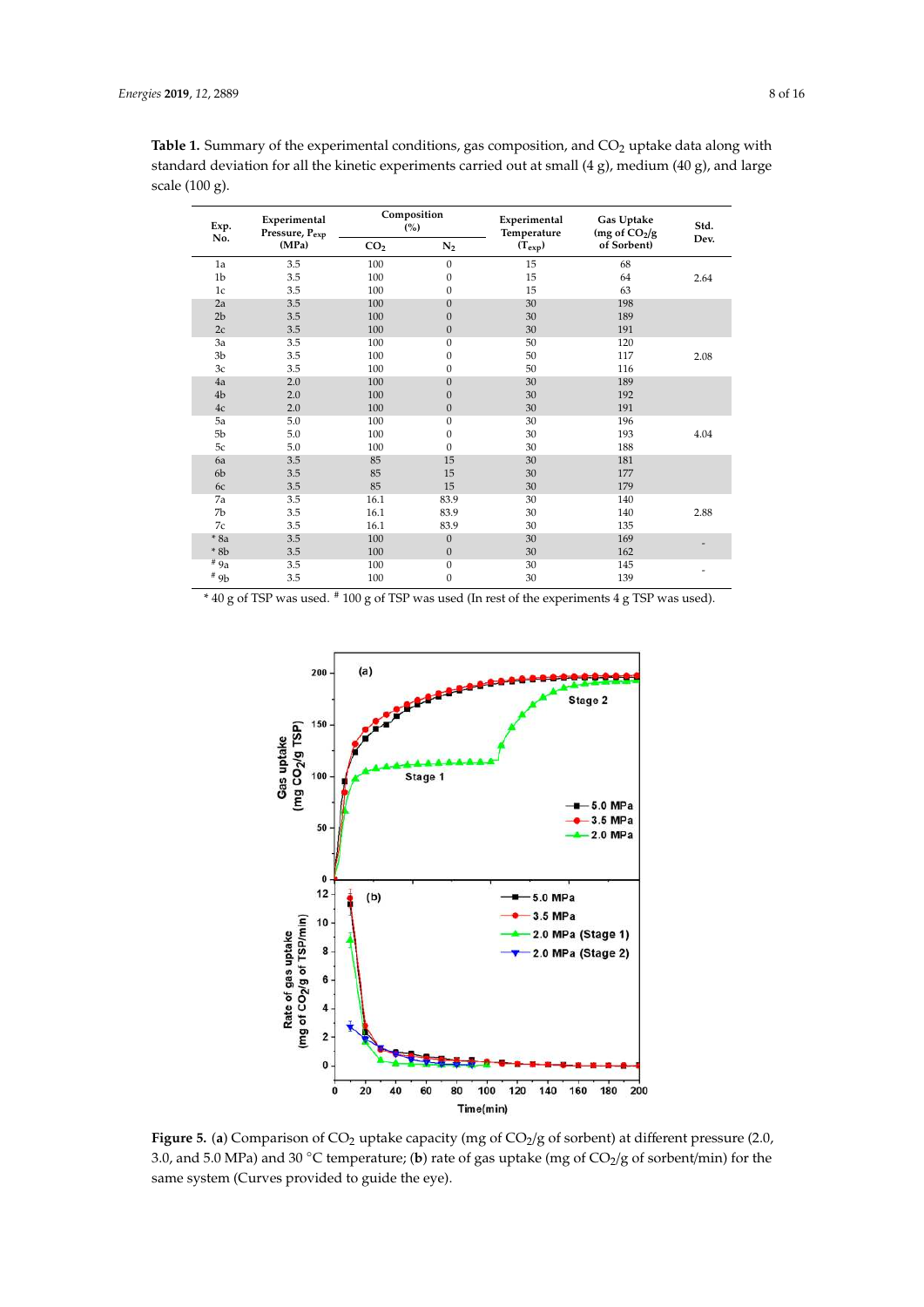#### *3.4. Gas Phase Analysis*

 $CO<sub>2</sub>$  capture efficiency ( $\eta$ ) of the material in the flue gas mixture was calculated by using Equation (4). Mole fraction of gaseous components at the start and end of the gas uptake measurement were the major parameters for this calculation. To probe the mole fraction of gaseous components at the end of the experiment, a small sample of the gaseous phase is analyzed using gas chromatography (Table 2). For  $CO_2$  capture efficiency measurement of TSP, experiments were conducted at the optimum temperature of 30 °C using a mixture of CO<sub>2</sub> and N<sub>2</sub> gas with initial mol% of 16.1 and 83.9, respectively. The system was pressurized (at 3.5 MPa) repeatedly with  $CO<sub>2</sub>/N<sub>2</sub>$  mixture until no gas uptake was observed (4 g TSP was used in the 25 cm<sup>-3</sup> reactor) (Figure 6a). Since flue gas used in this study contains only 15% of  $CO_2$  (rest N<sub>2</sub>), TSP was not saturated in the first stage of pressurization. Every stage of pressurization contained only 0.56 MPa of  $CO<sub>2</sub>$  (16.1% of 3.5 MPa). Therefore the system has to pressurize repeatedly so as to ensure the complete saturation of TSP taken in the reactor. Five pressurization stages were required to attain the level of saturation (Figure 6a). A flat gas uptake curve signifies that all the TSP in the reactor has been saturated and thus no further drop in reactor pressure is observed. Figure 6a represents the gas uptake for all the five stages. As seen in Figure 6a, in the first two stages,  $CO_2$  sorption comes out to be the same and equal to ~43 mg/g. However, it was found that in all the subsequent stages (III, IV, and V), the gas uptake starts to decrease. In the fifth stage, the  $CO<sub>2</sub>$  capture capacity of the material was found to have significantly decreased, confirming complete saturation of TSP in the reactor. At each stage,  $CO<sub>2</sub>$  capture efficiency was calculated and reported in Table 2. As shown in the table, separation efficiency drops as TSP is getting saturated with  $CO<sub>2</sub>$  gas and in this work, only five recycles were done. During the first three stages, the  $CO<sub>2</sub>$ molecule found a number of active sites for reaction and hence  $\sim$ 92% of CO<sub>2</sub> capture efficiency over a gas mixture of  $CO_2/N_2$  was achieved. In the last two stages, active sites for the reaction were reduced rapidly as TSP was saturated and  $\eta$  value dropped to the value of ~52% and 3% at the end of fourth and fifth stages, respectively.

**Table 2.**  $CO<sub>2</sub>$  composition at the start of the experiment (feed gas) and at the end of the experiment analyzed by gas chromatography from a gas mixture of  $16\%$  CO<sub>2</sub> and rest N<sub>2</sub> along with calculated CO<sub>2</sub> capture efficiency  $(\eta)$ %.

| Parameter                                                                  | 1st Stage | 2nd Stage | 3rd Stage | 4th Stage | 5th Stage |
|----------------------------------------------------------------------------|-----------|-----------|-----------|-----------|-----------|
| Feed gas $(CO2)$ composition mol fraction                                  | 0.161     | 0.161     | 0.161     | 0.161     | 0.161     |
| Gas phase composition $(CO2)$ at the end<br>of the experiment mol fraction | 0.0116    | 0.0116    | 0.0117    | 0.077     | 0.156     |
| $CO2$ capture efficiency $(\eta)$ %                                        | 92.79     | 92.79     | 92.73     | 52.17     | 3.10      |

The separation efficiency of TSP for  $CO<sub>2</sub>$  in the flue gas was found to be over 90%. The selectivity of  $CO_2$  over N<sub>2</sub> (Figure 6b) shows that the N<sub>2</sub> (being an inert gas) did not take part in the reaction with TSP and the gas uptake we got was purely due to reaction of  $CO<sub>2</sub>$ .

#### *3.5. E*ff*ect of CO<sup>2</sup> Concentration on Gas Uptake*

To evaluate the influence of  $CO<sub>2</sub>$  concentration on the  $CO<sub>2</sub>$  capture efficiency of TSP, gas mixtures with different composition of  $CO_2$  (16%, 85%, and 100%  $CO_2$  balance with N<sub>2</sub>) were used in the present work. Figure 7 represents the gas consumption along with the rate of gas uptake for the experiments carried out at three different  $CO<sub>2</sub>$  compositions. As we have seen from gas phase analysis and reaction mechanism; since nitrogen did not react with TSP, the gas consumption measured for the  $CO<sub>2</sub>/N<sub>2</sub>$ mixture can be considered as the  $CO<sub>2</sub>$  capture capacity only. As seen in Figure 7a,  $CO<sub>2</sub>$  concentration significantly influences the gas uptake capacity of the material. It was found that with an increase in CO<sub>2</sub> concentration, gas consumption increases. The gas consumption capacity for  $100\%$  of CO<sub>2</sub> was found to be almost 1.5 times greater compared to gas consumption for  $16\%$  of  $CO<sub>2</sub>$ . All three experiments with their gas capture capacity are listed in Table 1. Figure 7b represents the rate of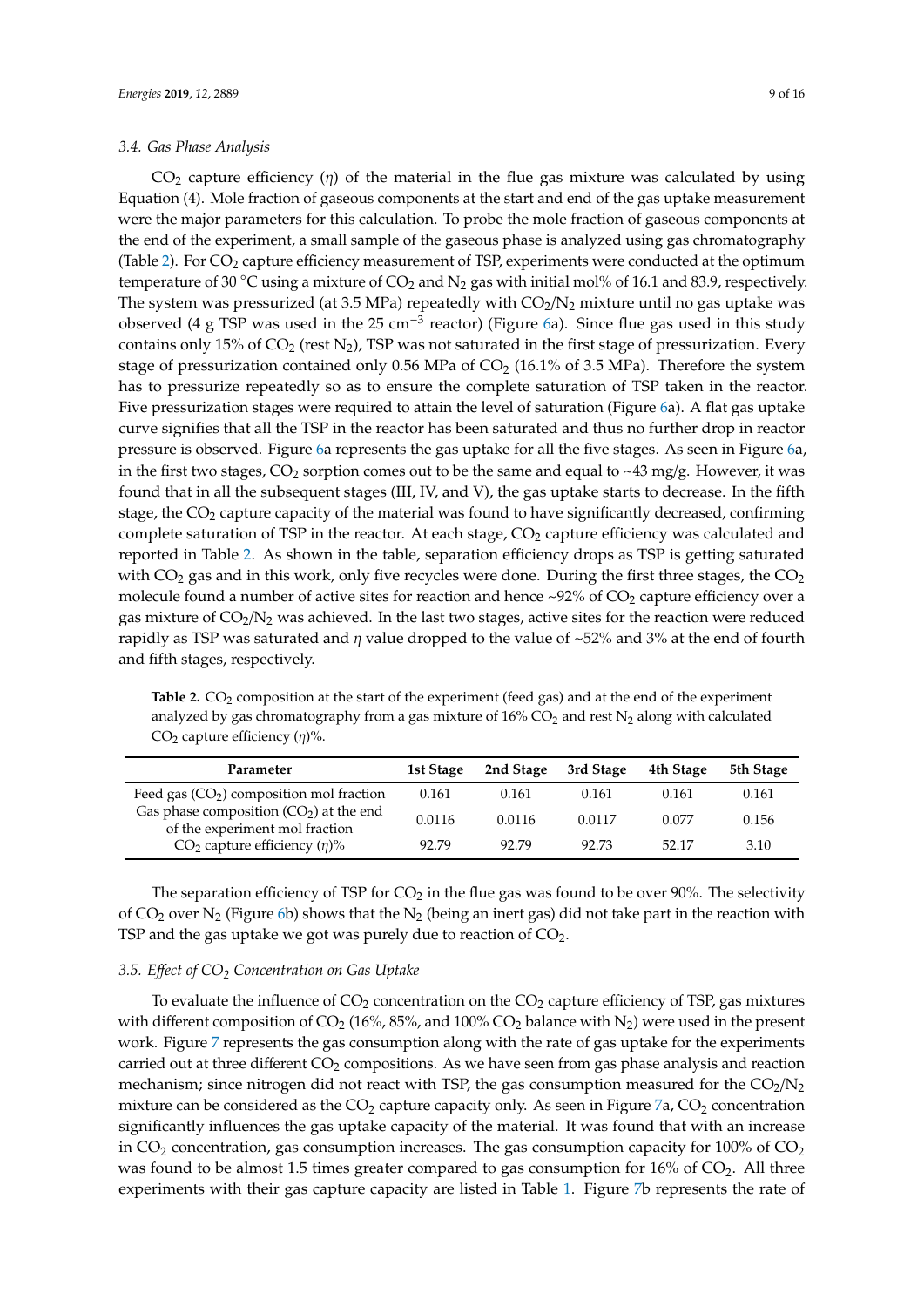gas uptake for the experiments conducted with different gas composition. As seen in the figure, the rate of gas uptake also follows the same trend as discussed with Figure 7a. The initial rate of gas uptake was found almost similar for 100% and  $85\%$  CO<sub>2</sub> while the rate for 16% CO<sub>2</sub> mixture reduced to half compared to higher concentrations of  $CO<sub>2</sub>$ . Xu et al. have also reported similar results for MCM-41-PEI-75 sorbent at different  $CO<sub>2</sub>$  concentrations [32], where the capture capacity of the material decreases with the lowering in the concentration of  $CO<sub>2</sub>$ .  $CO<sub>2</sub>$  capture in aqueous amines has been evaluated at different  $CO_2$  concentrations; Masih Hosseini Jenab et al. [33] have found that  $CO_2$ absorption increases with the concentration of  $CO<sub>2</sub>$  in the gas mixture were; this work was performed at 30 to 5000 kPa. Singh et al. [34] and Tontlwachwuthlkul et al. [35] have also observed similar results for the absorption of  $CO<sub>2</sub>$  in aqueous amines.



Figure 6. (a) CO<sub>2</sub> uptake capacity for flue gas mixture contains16.1% CO<sub>2</sub> at 30 °C temperature and 3.5 MPa pressure in five different stages; (**b**) the selectivity of pure  $CO_2$  over pure N<sub>2</sub> gas at 30 <sup>°</sup>C temperature and 3.5 MPa pressure (Curves provided to guide the eye).

#### *3.6. Comparison of CO<sup>2</sup> Uptake with the Solid Adsorbent Available in the Literature*

Table 3 compares the  $CO<sub>2</sub>$  uptake results obtain in this work with the available literature [36–47] along with experimental conditions. As seen in Table 3, MBS-2 (molecular basket sorbents loaded with PEI) and PEI–CNT present a maximum gas uptake of 140 and 170 mg of  $CO<sub>2</sub>/g$  of sorbent at an optimum temperature of 75 and 50 ◦C, respectively [39,44].

In the current work, we also have achieved a similar gas uptake at ambient temperature (30 ◦C) for 16.1 and 85 mol% CO<sub>2</sub>. Moreover, Sanza et al. [38] have also reported a loading of 80 mg of CO<sub>2</sub>/g of adsorbent at 45 ◦C in SBA-15, which is less compared to the result reported in our work. The maximum absorption capacity of 198 and 140 mg  $CO<sub>2</sub>/g$  of TSP obtained in the current work is quite high compared to the results reported in the literature for pure  $CO<sub>2</sub>$  and fuel gas mixture, respectively.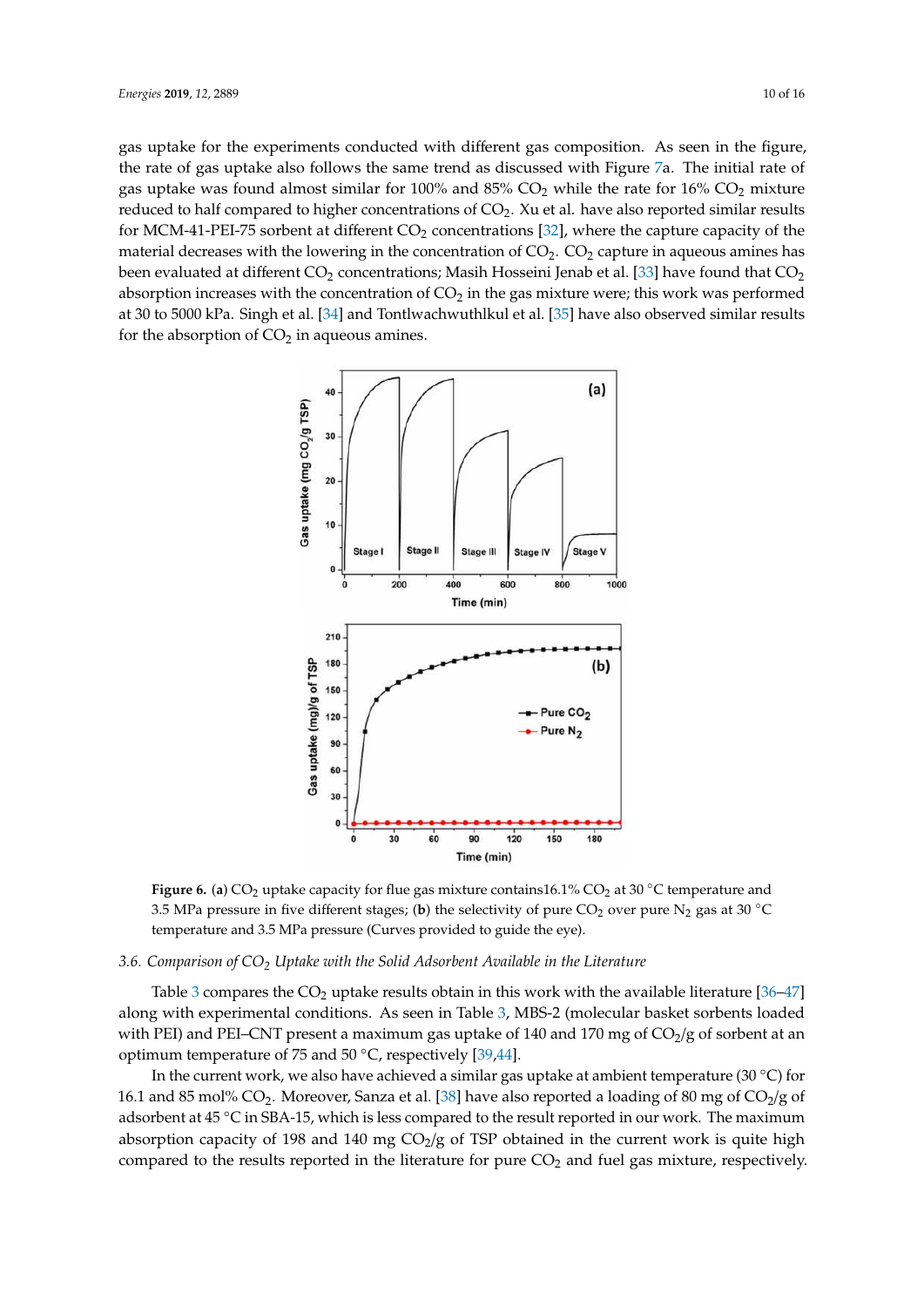MOFs have relatively high  $CO<sub>2</sub>$  uptake capacity (238 mg/g) [46]; nevertheless, rigorous synthesis pathway, cost, and safety aspects have to be considered to establish an effective  $CO<sub>2</sub>$  capture process.



**Figure 7. (a) Comparison of CO<sub>2</sub> uptake capacity (mg of CO<sub>2</sub>/g of sorbent) at different CO<sub>2</sub> composition** (16%, 85%, and 100% CO<sup>2</sup> ) at 3.5 MPa pressure and 30 ◦C temperature; (**b**) rate of gas uptake (mg of CO<sub>2</sub>/g of sorbent/min) for the same system (Curves provided to guide the eye).

#### *3.7. Gas Uptake Kinetics in The Regenerated TSP*

In this work, regeneration of TSP was carried out by sodium hydroxide (NaOH) pellets, and the reaction took place at room temperature and atmospheric pressure condition for 15 min where regenerated TSP and sodium carbonate as a by-product was obtained (Equations (6) and (7)). The presence of sodium carbonate was also confirmed by FTIR studies (Section 3.1.). Figure 8a represents the  $CO<sub>2</sub>$  uptake for pure and regenerated TSP (three regeneration cycles). The  $CO<sub>2</sub>$  capture capacity in pure TSP was found to be 198 mg/g while after first regeneration of TSP, it was ~180 mg/g (Figure 8a). This decreasing trend of  $CO<sub>2</sub>$  capture capacity continued after the second and third regenerations of the material. Kinetics of  $CO<sub>2</sub>$  capture after regeneration cycles remained more or less same. This suggests that the regeneration of TSP does not affect the kinetics of the reaction. Reduction in CO<sub>2</sub> uptake for each regeneration cycle is mainly due to the inefficient reaction of NaOH with  $CO<sub>2</sub>$ -loaded TSP. It was observed that upon reaction with NaOH, the  $CO<sub>2</sub>$ -loaded TSP slurry solidifies due to the formation of hydrated TSP and sodium carbonate. However, advanced reactor design and complete downstream processing of the degenerated TSP is expected to improve the regeneration efficiency.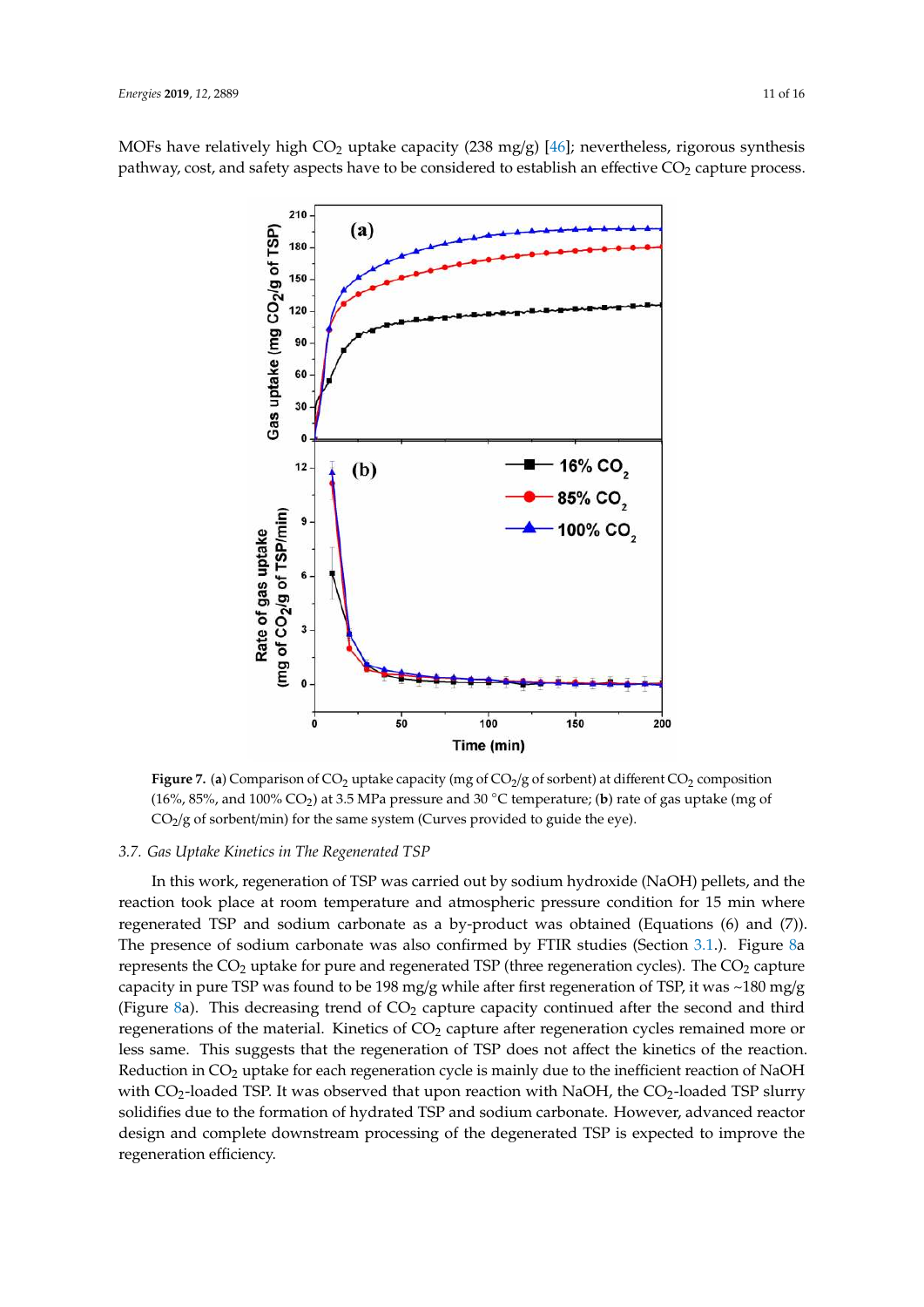|                                  | <b>Experimental Conditions</b> |                           | Gas Uptake (mg of              |                                   |  |
|----------------------------------|--------------------------------|---------------------------|--------------------------------|-----------------------------------|--|
| Materials                        | $CO2$ (mol%)                   | Temperature $(^{\circ}C)$ | CO <sub>2</sub> /g of Sorbent) | Reference                         |  |
| Xerogel                          | 100                            | 25                        | 49.3                           | Huang et al., 2003 [36]           |  |
| MCM-48                           | 5                              | 25                        | 50.2                           | Huang et al., 2003 [36]           |  |
| Fly ash-derived carbon materials | 15                             | 75                        | 45                             | Arenillas et al., 2005 [37]       |  |
| $MCM-41$                         | 5                              | 25                        | 42.7                           | Harlick et al., 2006 [38]         |  |
| $MCM-41x$                        | 5                              | 25                        | 47.5                           | Harlick et al., 2006 [38]         |  |
| PE-MCM-41 <sup>d</sup>           | 5                              | 25                        | 68.2                           | Harlick et al., 2006 [38]         |  |
| $MBS-1a$                         | 14.9                           | 75                        | 89.2                           | Ma et al., 2009 [39]              |  |
| $MBS-2$                          | 14.9                           | 75                        | 140.0                          | Ma et al., 2009 [39]              |  |
| $MCM-41$ <sup>c</sup>            | 100                            | 25                        | 82.3                           | Kamarudin, 2009 [29]              |  |
| $MCM-41$                         | 100                            | 50                        | 22.5                           | Kamarudin, 2009 [29]              |  |
| <b>SBA-15</b>                    | 100                            | 50                        | 33.8                           | Kamarudin, 2009 [29]              |  |
| $MCM-48$                         | 100                            | 25                        | 35.2                           | Kim et al., 2009 [40]             |  |
| $MCM-48$                         | 100                            | 25                        | 17.6                           | Kim et al., 2009 [40]             |  |
| Silica Gel                       | 15.1                           | 75                        | 138.0                          | Zhang et al., 2012 [41]           |  |
| $SBA-15b$                        | 23                             | 45                        | 78.5                           | Sanz et al., 2012 [42]            |  |
| $SBA-15$                         | 18                             | 45                        | 80.3                           | Sanz et al., 2012 [42]            |  |
| M2(dobpdc)-Modified MOF-74       | 15                             | 40                        | 138.2                          | McDonald et al., 2012 [43]        |  |
| Activated carbon                 | 17                             | $15 - 25$                 | 107-142                        | Samanta et al., 2012 [8]          |  |
| Purified SWNT                    | 17                             | 35                        | 190                            | Samanta et al., 2012 [8]          |  |
| Zeolite 13X                      | 17                             | $20 - 25$                 | 115.7-205                      | Samanta et al., 2012 [8]          |  |
| molecular sieve 13X              | 17                             | $20 - 25$                 | $95 - 158$                     | Samanta et al., 2012 [8]          |  |
| $K_2CO_3$ <sup>e</sup>           | 15                             | 100                       | 92.4                           | Samanta et al., 2012 [8]          |  |
| $Na2CO3$ <sup>f</sup>            | 10                             | $50 - 70$                 | 114                            | Samanta et al., 2012 [8]          |  |
| MOC Composites <sup>g</sup>      | 100                            | 25                        | $58 - 71$                      | Creamer and Gao, 2016 [44]        |  |
| CTS-GO-15 $^{\rm h}$             | 100                            | 25                        | 174                            | Creamer and Gao, 2016 [44]        |  |
| Hollow fibres <sup>i</sup>       | 10                             | 35                        | 25                             | Patel et al., 2017 [45]           |  |
| SIFSIX-2-Cu-I <sup>j</sup>       | 90                             | 25                        | 238                            | Oschatz and Antonietti, 2018 [46] |  |
| PEI-purine-CNT                   | 100                            | 50                        | 170.0                          | Deng et al., 2019 [47]            |  |
| PEI-CNT                          | 100                            | 50                        | 170.0                          | Deng et al., 2019 [47]            |  |
| <b>TSP</b>                       | 16.1                           | 30                        | 140.0                          | Present study                     |  |
| <b>TSP</b>                       | 85                             | 30                        | 181.0                          | Present study                     |  |
| <b>TSP</b>                       | 100                            | 30                        | 198.0                          | Present study                     |  |

**Table 3.** Comparison of results obtained in this study and those reported earlier in the literature, along with experimental conditions.

<sup>a</sup> MBS = Molecular Basket Sorbent. <sup>b</sup> SBA = Santa Barbara Amorphous. <sup>c</sup> MCM-41 = Mobil Composition of Matter No. 41. <sup>d</sup> PE-MCM-41 = Pore-Expanded Mesoporous Silica. <sup>e</sup> Active phase of K<sub>2</sub>CO<sub>3</sub> (35 wt %) supported by AC, activated coke, and silica (fixed bed). <sup>f</sup> Ceramic supported sorbents (35 wt% Na<sub>2</sub>CO<sub>3</sub>). <sup>g</sup> Metal oxyhydroxide Carbon (biochar). <sup>h</sup> chitosan graphene oxide composite. <sup>I</sup> Amine impregnated porous material. <sup>j</sup> metal–organic materials with coordinative saturated metal centers and periodically arrayed hexafluorosilicate (SiF $_6^{2-}$ ) anions.



**Figure 8.** (a) CO<sub>2</sub> capture capacity of TSP at different regeneration levels at 30 °C and 3.5 MPa pressure (Curves provided to guide the eye) SEM images of (**b**) CO<sub>2</sub>-loaded pure TSP and (**c**) CO<sub>2</sub>-loaded regenerated TSP.

Furthermore, topographical (morphological) information of  $CO<sub>2</sub>$ -loaded pure TSP and  $CO<sub>2</sub>$ -loaded regenerated TSP was obtained by SEM images and presented in Figure 8b,c, respectively. No significant change in the morphology of TSP was observed after  $CO<sub>2</sub>$  uptake as well as after regeneration (Figure 8b,c).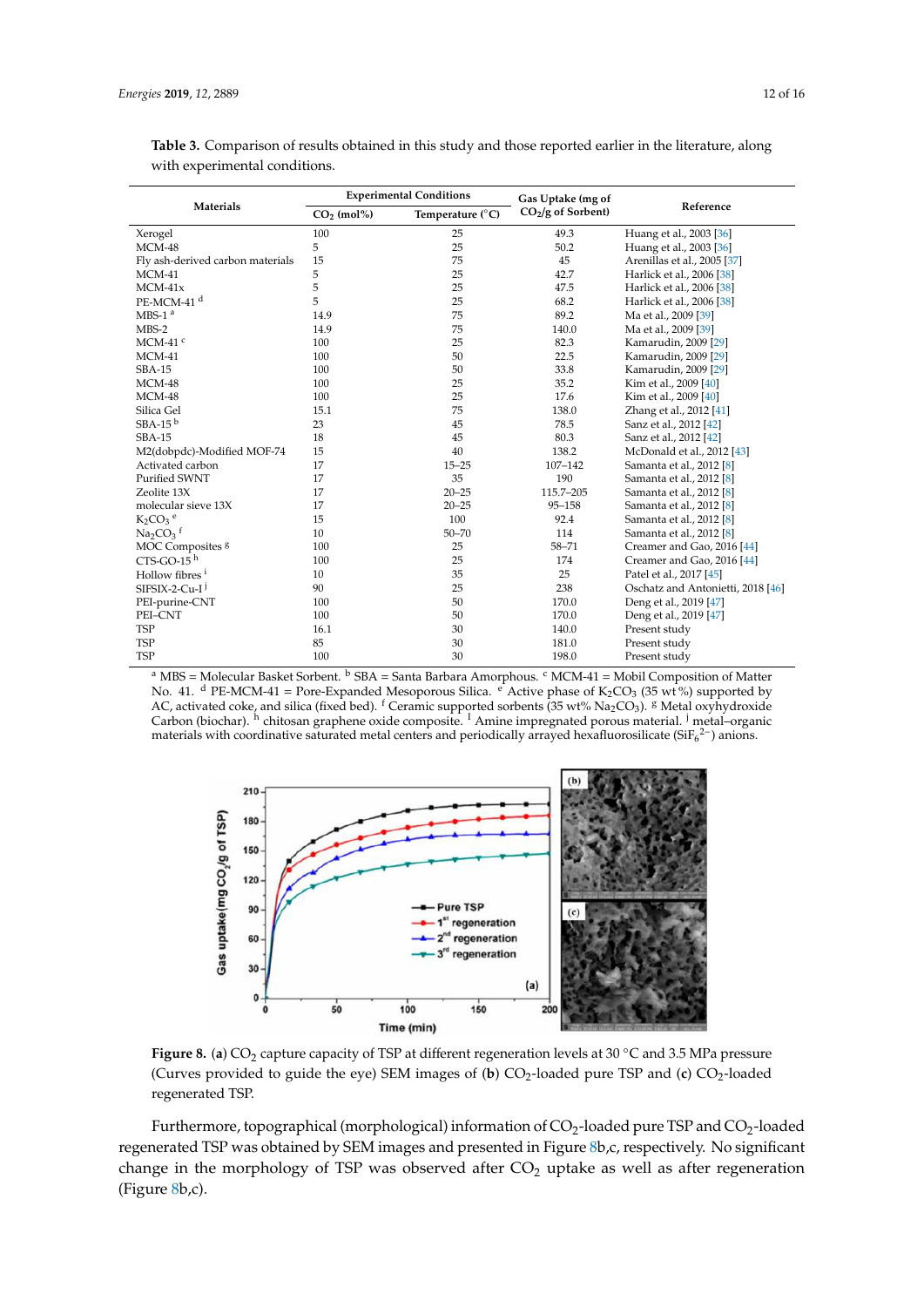#### *3.8. Scalability and Conceptual Prototype*

In order to evaluate the scalability of the sorption process, the  $CO<sub>2</sub>$  capture capacity was also measured using 40 and 100 g of TSP. These experiments were carried out in a 250 cm<sup>3</sup> reactor at optimum experimental conditions (3.5 MPa pressure and 30 ◦C temperature) as obtained from a small-scale experiment. Figure 9a represents a comparison of the gas uptake capacity at three different scales of 4, 40, and 100 g TSP. It can be seen that the initial rate of gas capture is similar for all three experiments; however, the final CO<sub>2</sub> loading decreased with an increasing amount of TSP. An efficient design of a large-scale reactor should enhance the mass transfer and better CO<sub>2</sub> loading.



Figure 9. (a) Comparison of CO<sub>2</sub> capture capacity measured at small and larger scales in which 40 g and 100 g of TSP was used for large scale and 4 g for a small scale; (**b**) rate of gas uptake (mg of  $CO_2/g$ of sorbent/min) for the same system (Curves provided to guide the eye).

A conceptual flow diagram for post-combustion  $CO<sub>2</sub>$  capture at an industrial level using TSP as a solid sorbent has been shown in Figure 10. The system is composed of three fix bed columns charged with TSP as a packing material. Flue gas coming from power plants are passed through the first column (using valve V-1) such that  $CO<sub>2</sub>$  preferentially gets captured by the packing material (online confirmation by gas chromatography). Nitrogen from the flue gas coming out from the first column is collected in a separate reservoir by opening valve 4 (V-4). After certain residence time in the first TSP column, the flue gas is allowed to go through the second column of TSP (using valve V-2). Simultaneously, NaOH solution is fed from the feeder to regenerate  $CO<sub>2</sub>$ -loaded TSP in column 1 (using valve V-9).  $CO<sub>2</sub>$  emitted during the regeneration step is stored in a separate reservoir. Likewise, all three columns are used in a cyclic manner to capture  $CO<sub>2</sub>$  from the flue gas stream.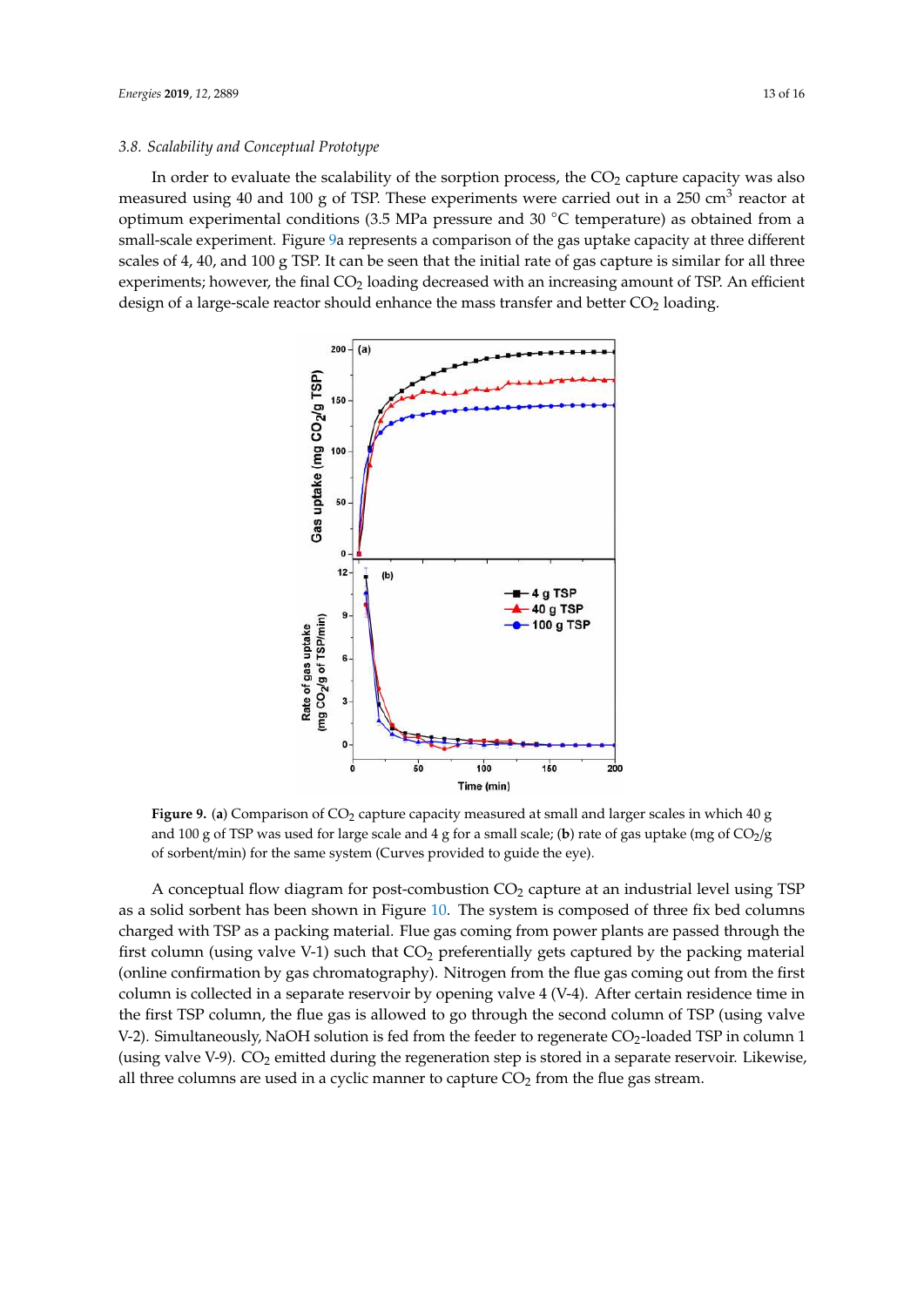

Figure 10. A conceptual prototype for TSP-based post-combustion CO<sub>2</sub> capture at ambient conditions.

## **4. Conclusions**

The kinetics of  $CO<sub>2</sub>$  capture using an inorganic sorbent (TSP) was studied in a fixed-bed configuration. Employing a flue gas mixture, it was observed that CO<sub>2</sub> capture capacity of TSP reached a local maximum at room temperature ( $\sim$ 30 °C) across the range of temperatures studied. However, total pressure of a flue gas showed a negligible effect for gas uptake. TSP was found to be highly selective for  $CO_2$  in a mixture of  $CO_2$  and  $N_2$ . The selective capture of  $CO_2$  over  $N_2$  was found to be  $\sim$ 93%. Unlike other chemical sorbents, TSP is an inexpensive solid material. Some of the preliminary work reported in this study demonstrates that TSP can be regenerated, making it an ideal solid sorbent for  $CO<sub>2</sub>$  capture from a flue gas mixture.

**Author Contributions:** R.K. and A.K. designed the experimental work plan. T.S. performed all the experiments and helped in writing the manuscript. R.K. is an expert in carbon capture and gas separation research and reviewed the discussion. R.K. and Z.M.A. reviewed and revised the manuscript. All authors read and approved the manuscript before submission.

**Funding:** This research was funded by Science and Engineering Research Board, Department of Science and Technology, Government of India, grant number "EMR/2017/000810" and the Council of Scientific and Industrial Research (CSIR), India, grant number "CSC 0123".

**Acknowledgments:** The authors gratefully acknowledge CSIR-National Chemical Laboratory (NCL), Pune, India (a part of this work was performed here). A. Kumar and T. Sakpal would like to acknowledge the financial support for this work from the Council of Scientific and Industrial Research (CSIR), India (CSC 0123). R. Kumar appreciates the financial support from the Science and Engineering Research Board, Department of Science and Technology, Government of India (EMR/2017/000810). Z.M. Aman acknowledges Chevron and Woodside for their support of the Professorial Chair in Long Subsea Tiebacks.

**Conflicts of Interest:** The authors declare no conflict of interest.

#### **References**

- 1. Jorgenson, A.; Longhofer, W.; Grant, D. Disproportionality in Power Plants' Carbon Emissions: A Cross-National Study. *Sci. Rep.* **2016**, *6*, 28661. [CrossRef] [PubMed]
- 2. Mikkelsen, M.; Jørgensen, M.; Krebs, F.C. The teraton challenge. A review of fixation and transformation of carbon dioxide. *Energy Environ. Sci.* **2010**, *3*, 43–81. [CrossRef]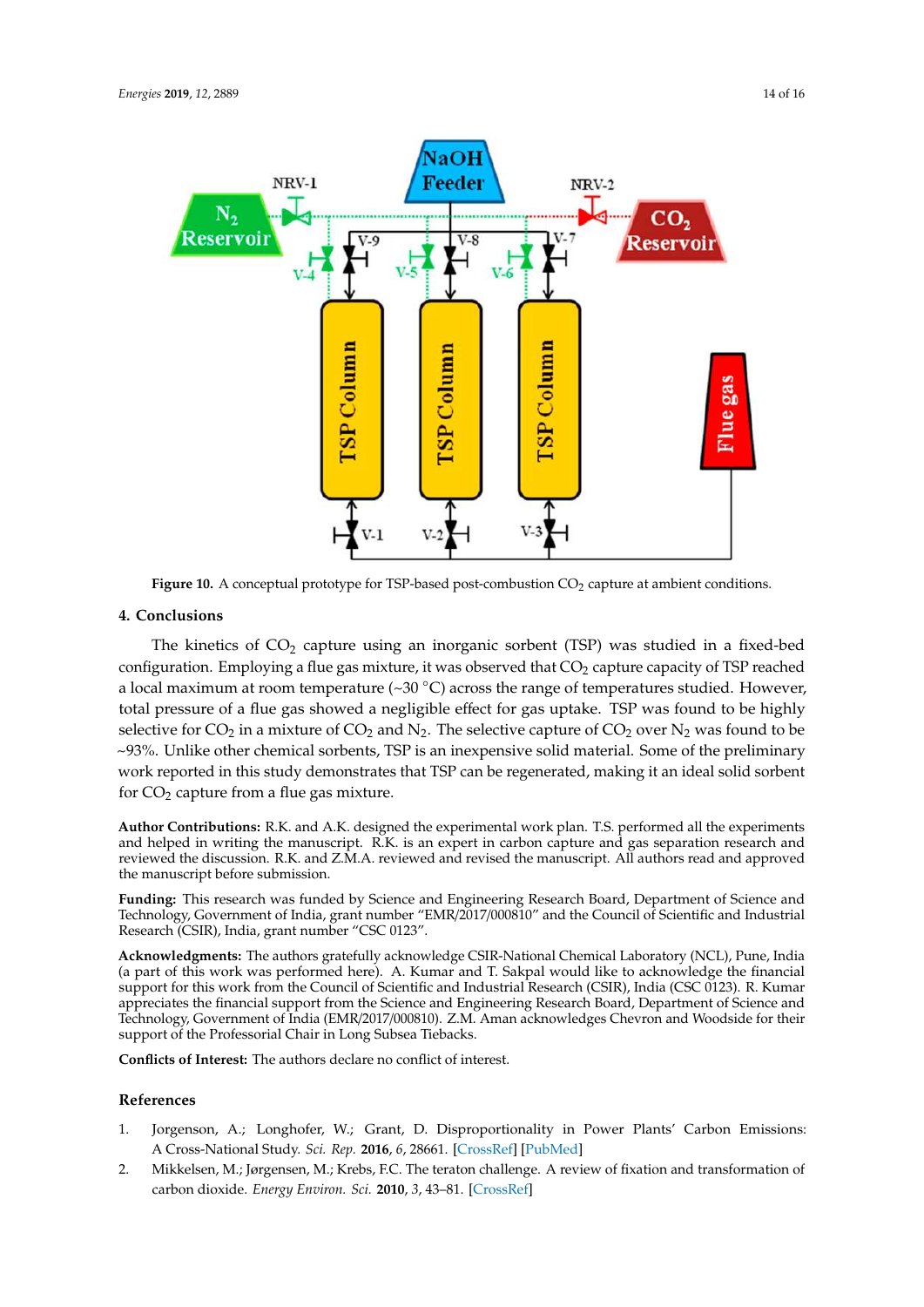- 3. Albo, J.; Luis, P.; Irabien, A. Carbon Dioxide Capture from Flue Gases Using a Cross-Flow Membrane Contactor and the Ionic Liquid 1-Ethyl-3-methylimidazolium Ethylsulfate. *Ind. Eng. Chem. Res.* **2010**, *49*, 11045–11051. [CrossRef]
- 4. Drage, T.C.; Blackman, J.M.; Pevida, C.; Snape, C.E. Evaluation of Activated Carbon Adsorbents for CO<sub>2</sub> Capture in Gasification. *Energy Fuels* **2009**, *23*, 2790–2796. [CrossRef]
- 5. Pachauri, R.K.; Meyer, L.A. *AR5 Synthesis Report: Climate Change 2014*; IPCC: Geneva, Switzerland, 2014.
- 6. Le Quéré, C.; Peters, G.P.; Andres, R.J.; Andrew, R.M.; Boden, T.A.; Ciais, P.; Friedlingstein, P.; Houghton, R.A.; Marland, G.; Moriarty, R.; et al. Global carbon budget 2013. *Earth Syst. Sci. Data* **2014**, *6*, 235–263. [CrossRef]
- 7. Yu, K.M.K.; Curcic, I.; Gabriel, J.; Tsang, S.C.E. Recent Advances in CO<sup>2</sup> Capture and Utilization. *ChemSusChem* **2008**, *1*, 893–899. [CrossRef]
- 8. Samanta, A.; Zhao, A.; Shimizu, G.K.H.; Sarkar, P.; Gupta, R. Post-Combustion CO<sub>2</sub> Capture Using Solid Sorbents: A Review. *Ind. Eng. Chem. Res.* **2012**, *51*, 1438–1463. [CrossRef]
- 9. Singh, D.; Croiset, E.; Douglas, P.L.; Douglas, M.A. Techno-economic study of CO<sub>2</sub> capture from an existing coal-fired power plant: MEA scrubbing vs. O<sup>2</sup> /CO<sup>2</sup> recycle combustion. *Energy Convers. Manag.* **2003**, *44*, 3073–3091. [CrossRef]
- 10. Gouedard, C.; Picq, D.; Launay, F.; Carrette, P.L. Amine degradation in CO<sub>2</sub> capture. I. A review. *Int.* J. *Greenh. Gas. Con.* **2012**, *10*, 244–270. [CrossRef]
- 11. Ding, Y.; Alpay, E. Equilibria and kinetics of CO<sub>2</sub> adsorption on hydrotalcite adsorbent. *Chem. Eng. Sci.* **2000**, *55*, 3461–3474. [CrossRef]
- 12. Mérel, J.; Clausse, M.; Meunier, F. Carbon dioxide capture by indirect thermal swing adsorption using 13X zeolite. *Environ. Prog. Sustain.* **2006**, *25*, 327–333. [CrossRef]
- 13. Na, B.K.; Koo, K.K.; Eum, H.M.; Lee, H.; Song, H.K. CO<sub>2</sub> recovery from flue gas by PSA process using activated carbon. *Korean J. Chem. Eng.* **2001**, *18*, 220–227. [CrossRef]
- 14. MacDowell, N.; Florin, N.; Buchard, A.; Hallett, J.; Galindo, A.; Jackson, G.; Adjiman, C.S.; Williams, C.K.; Shah, N.; Fennell, P. An overview of CO<sup>2</sup> capture technologies. *Energy Environ. Sci.* **2010**, *3*, 1645–1669. [CrossRef]
- 15. Mason, J.A.; Sumida, K.; Herm, Z.R.; Krishna, R.; Long, J.R. Evaluating metal–organic frameworks for post-combustion carbon dioxide capture via temperature swing adsorption. *Energy Environ. Sci.* **2011**, *4*, 3030–3040. [CrossRef]
- 16. Olivier, M.G.; Jadot, R. Adsorption of Light Hydrocarbons and Carbon Dioxide on Silica Gel. *J. Chem. Eng. Data* **1997**, *42*, 230–233. [CrossRef]
- 17. Wang, M.; Yao, L.; Wang, J.; Zhang, Z.; Qiao, W.; Long, D.; Ling, L. Adsorption and regeneration study of polyethylenimine-impregnated millimeter-sized mesoporous carbon spheres for post-combustion CO<sup>2</sup> capture. *Appl. Energy* **2016**, *168*, 282–290. [CrossRef]
- 18. Zhou, C.; He, K.; Lv, W.; Chen, Y.; Tang, S.; Liu, C.; Yue, H.; Liang, B. Energy and Economic Analysis for Post-combustion CO<sub>2</sub> Capture using Amine-Functionalized Adsorbents in a Temperature Vacuum Swing Process. *Energy Fuels* **2019**, *33*, 1774–1784. [CrossRef]
- 19. Sakpal, A.K.T.; Kamble, S.; Kumar, R. Carbon dioxide capture using amine functionalized silica gel. *Indian J. Chem. A* **2012**, *51*, 1214–1222.
- 20. Zeman, F.S.; Lackner, K.S. Capturing carbon dioxide directly from the atmosphere. *World Resour. Rev.* **2004**, *16*, 157–172.
- 21. Wright, A.B.; Lackner, K.S. Removal of Carbon Dioxide from Air. U.S. Patent 20060051274A1, 9 March 2006.
- 22. Snell, F.D. Trisodium Phosphate—Its Manufacture and Use. *Ind. Eng. Chem.* **1931**, *23*, 470–474. [CrossRef]
- 23. Balsora, H.K.; Mondal, M.K. Solubility of CO<sub>2</sub> in aqueous TSP. *Fluid Phase Equilibria* 2012, 328, 21–24. [CrossRef]
- 24. Balsora, H.K.; Mondal, M.K. Solubility of CO<sub>2</sub> in an Aqueous Blend of Diethanolamine and Trisodium Phosphate. *J. Chem. Eng. Data* **2011**, *56*, 4691–4695. [CrossRef]
- 25. Kumar, A.; Sakpal, T.; Linga, P.; Kumar, R. Impact of Fly Ash Impurity on the Hydrate-Based Gas Separation Process for Carbon Dioxide Capture from a Flue Gas Mixture. *Ind. Eng. Chem. Res.* **2014**, *53*, 9849–9859. [CrossRef]
- 26. Smith, J.M. *Introduction to Chemical Engineering Thermodynamics*; McGraw-Hill: New York, NY, USA, 2001.
- 27. Miller, F.A.; Wilkins, C.H. Infrared Spectra and Characteristic Frequencies of Inorganic Ions. *Anal. Chem.* **1952**, *24*, 1253–1294. [CrossRef]